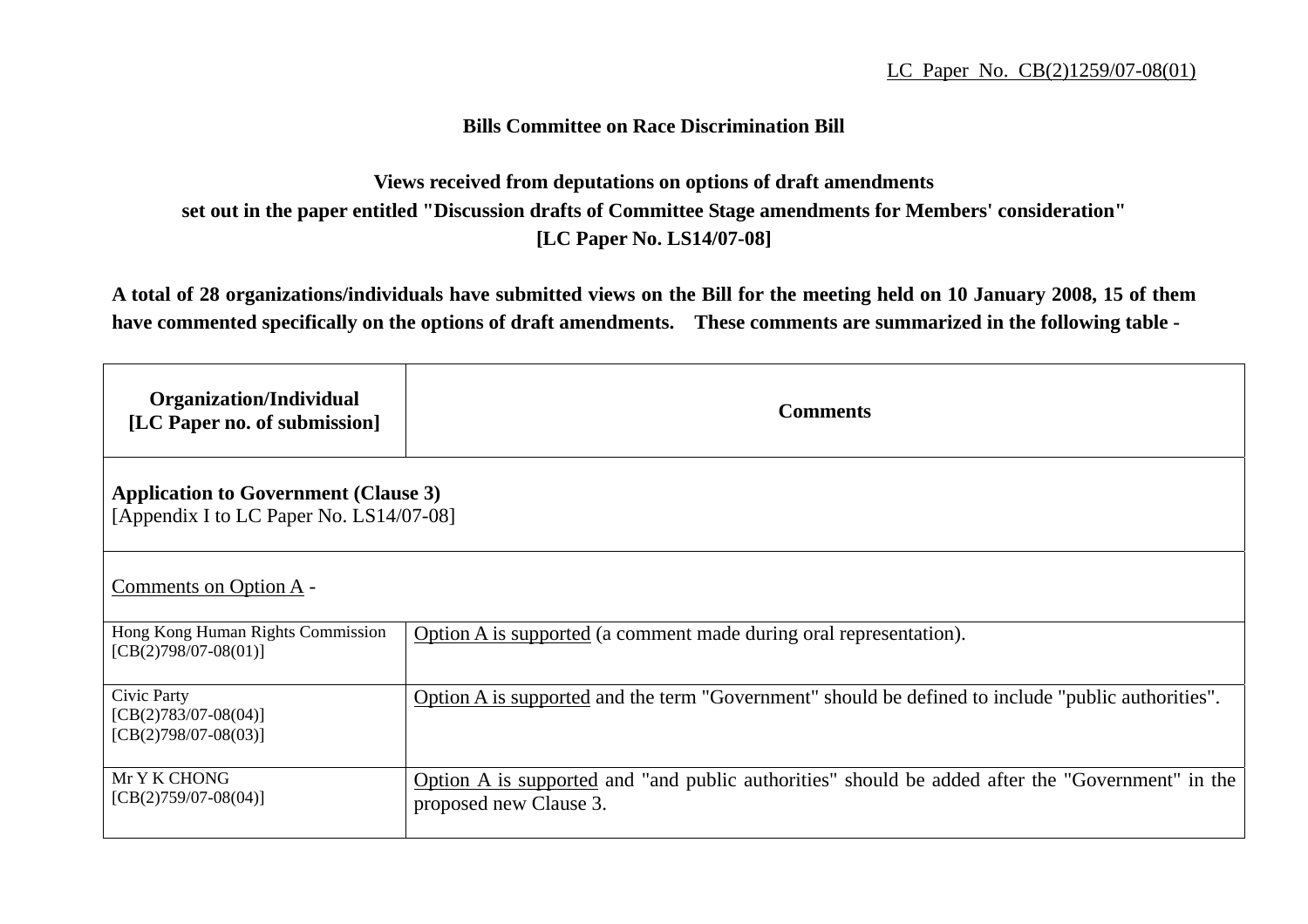| <b>Organization/Individual</b><br>[LC Paper no. of submission]                        | <b>Comments</b>                                                                                                                                                                                                                                                                                                                                                                                                                                                          |
|---------------------------------------------------------------------------------------|--------------------------------------------------------------------------------------------------------------------------------------------------------------------------------------------------------------------------------------------------------------------------------------------------------------------------------------------------------------------------------------------------------------------------------------------------------------------------|
| Hong Kong Christian Service<br>$[CB(2)759/07-08(02)]$                                 | Option A is supported.                                                                                                                                                                                                                                                                                                                                                                                                                                                   |
| Hong Kong Christian Institute<br>$[CB(2)798/07-08(04)]$                               | Option A is supported.                                                                                                                                                                                                                                                                                                                                                                                                                                                   |
| Hong Kong Discrimination Policies<br><b>Concern Network</b><br>$[CB(2)798/07-08(06)]$ | Option A is supported.                                                                                                                                                                                                                                                                                                                                                                                                                                                   |
| Hong Kong Women Christian Council<br>$[CB(2)798/07-08(07)]$                           | Option A is supported and the role and duties of the Government should be specified as the executive<br>organ and the main public service provider in the Bill.                                                                                                                                                                                                                                                                                                          |
| Association for the Advancement of<br>Feminism<br>[CB(2)901/07-08(01) & (02)]         | Option A is supported and the Bill should apply to Government actions, policies, measures,<br>functions, enforcement and businesses.                                                                                                                                                                                                                                                                                                                                     |
| Hong Kong Unison Limited<br>$[CB(2)775/07-08(01)]$                                    | Option A is supported.                                                                                                                                                                                                                                                                                                                                                                                                                                                   |
| Hong Kong Catholic Commission For<br><b>Labour Affairs</b><br>$[CB(2)798/07-08(10)]$  | Option A is supported.                                                                                                                                                                                                                                                                                                                                                                                                                                                   |
| Equal Opportunities Commission (EOC)<br>$[CB(2)759/07-08(03)]$                        | Option A is not adequate to cover all Government functions and activities. If the legislative intent is<br>to bind the Government, apart from specifying "This Ordinance binds the Government" in the Bill,<br>additional provisions similar to sections 21 and 38 of the Sex Discrimination Ordinance, sections 21<br>and 36 of the Disability Discrimination Ordinance and sections 17 and 28 of the Family Status<br>Discrimination Ordinance should be incorporated. |
| Dr Kelley LOPER                                                                       | Option A is not adequate to cover all Government functions and activities.                                                                                                                                                                                                                                                                                                                                                                                               |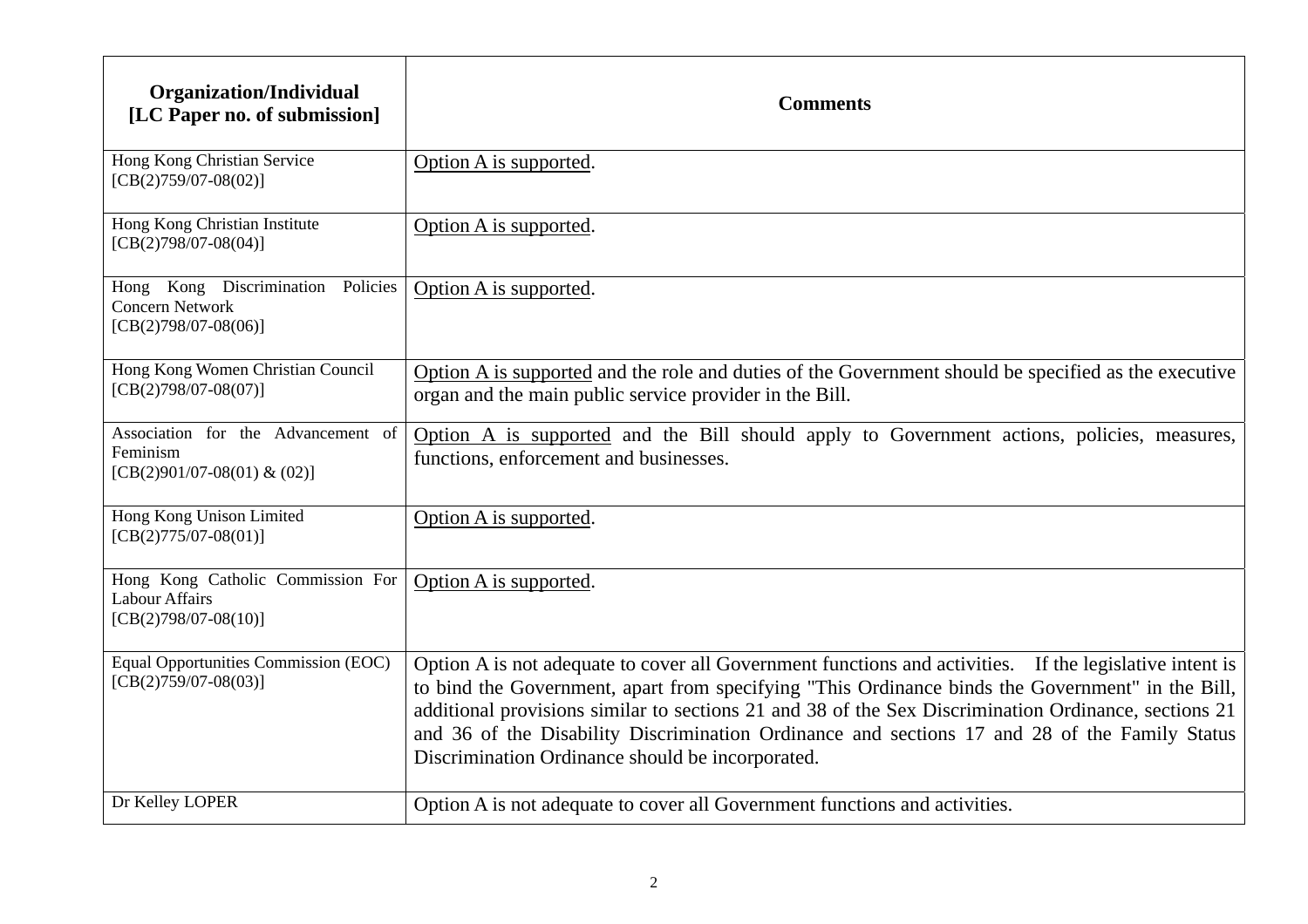| <b>Organization/Individual</b><br>[LC Paper no. of submission] | <b>Comments</b>                                                                                                                                                                                                                                                                                                                                                                                                                                                                                                                                   |
|----------------------------------------------------------------|---------------------------------------------------------------------------------------------------------------------------------------------------------------------------------------------------------------------------------------------------------------------------------------------------------------------------------------------------------------------------------------------------------------------------------------------------------------------------------------------------------------------------------------------------|
| Mr Patrick YU<br>$[CB(2)783/07-08(06)$ revised]                | Option A cannot tackle the problem that the applicability of the Bill will be limited to the functional<br>areas of the Government. It can be subject to the argument that the law only applies to the<br>Government so far as similar act done by a private party.                                                                                                                                                                                                                                                                               |
| Comments on Option B -                                         |                                                                                                                                                                                                                                                                                                                                                                                                                                                                                                                                                   |
| <b>EOC</b><br>$[CB(2)759/07-08(03)]$                           | Option B renders the Bill inapplicable to the whole range of Government functions and powers, and<br>hence discrimination by the Government will fall outside the jurisdiction of EOC.                                                                                                                                                                                                                                                                                                                                                            |
| Mr Y K CHONG<br>$[CB(2)759/07-08(04)]$                         | As Option B retains the existing Clause 3 of the Bill, the problems pertaining to Clause 3 still remain.                                                                                                                                                                                                                                                                                                                                                                                                                                          |
| Mr Patrick YU<br>$[CB(2)783/07-08(06)$ revised]                | Option B is the least desirable.                                                                                                                                                                                                                                                                                                                                                                                                                                                                                                                  |
| Comments on Option C -                                         |                                                                                                                                                                                                                                                                                                                                                                                                                                                                                                                                                   |
| Dr Kelley LOPER                                                | Option C is preferred as it will ensure appropriate applicability to Government.                                                                                                                                                                                                                                                                                                                                                                                                                                                                  |
| Mr Patrick YU<br>$[CB(2)783/07-08(06)$ revised]                | Option C is supported.                                                                                                                                                                                                                                                                                                                                                                                                                                                                                                                            |
| <b>EOC</b><br>$[CB(2)759/07-08(03)]$                           | Option C will widen the scope of the Bill to cover the exercise of public functions.<br>"Public"<br>authority" used under this option may be regarded as wider in coverage than the term "Government"<br>adopted in the three anti-discrimination ordinances. If this option is adopted, consideration may be<br>given to including harassment in the proposed new Clause 34A. For Clause 34A(2)(b), the<br>justification to exclude the Executive Council and other authorities exercising functions specified in<br>the Basic Law is not clear. |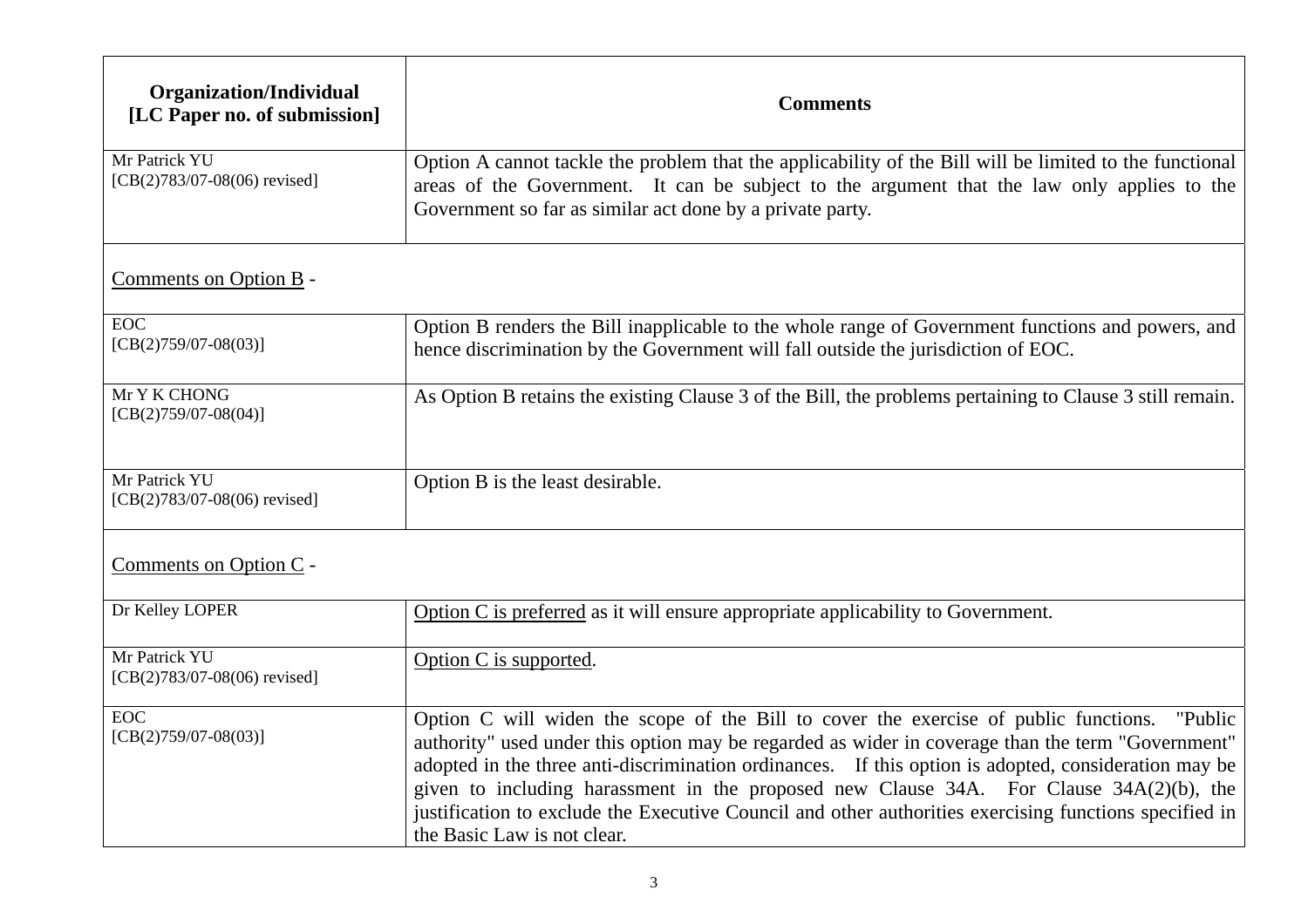| Organization/Individual<br>[LC Paper no. of submission]                             | <b>Comments</b>                                                                                                                                                                                                                                                                                                                                                                                                                                                                                                                                                                                                 |
|-------------------------------------------------------------------------------------|-----------------------------------------------------------------------------------------------------------------------------------------------------------------------------------------------------------------------------------------------------------------------------------------------------------------------------------------------------------------------------------------------------------------------------------------------------------------------------------------------------------------------------------------------------------------------------------------------------------------|
| Mr Y K CHONG<br>$[CB(2)759/07-08(04)]$                                              | Option C is too complicated and does not clarify the law.                                                                                                                                                                                                                                                                                                                                                                                                                                                                                                                                                       |
| <b>Racial discrimination (Clause 4)</b><br>[Appendix II to LC Paper No. LS14/07-08] |                                                                                                                                                                                                                                                                                                                                                                                                                                                                                                                                                                                                                 |
| Comments on Option A -                                                              |                                                                                                                                                                                                                                                                                                                                                                                                                                                                                                                                                                                                                 |
| Association for the Advancement of<br>Feminism<br>[CB(2)901/07-08(01) & (02)]       | Option A is supported on the condition that Clause $4(2)$ to (5) is deleted.                                                                                                                                                                                                                                                                                                                                                                                                                                                                                                                                    |
| Mr Y K CHONG<br>$[CB(2)759/07-08(04)]$                                              | Option A is supported on the condition that Clause $4(2)$ to (5) is deleted                                                                                                                                                                                                                                                                                                                                                                                                                                                                                                                                     |
| Hong Kong Catholic Commission For<br>Labour Affairs<br>$[CB(2)798/07-08(10)]$       | Option A is supported on the condition that Clause $4(2)$ to (5) is deleted.                                                                                                                                                                                                                                                                                                                                                                                                                                                                                                                                    |
| Mr Patrick YU<br>$[CB(2)783/07-08(06)$ revised]                                     | Option A is supported on the condition that Clause $4(3)$ to (5) is deleted.                                                                                                                                                                                                                                                                                                                                                                                                                                                                                                                                    |
| Dr Kelley LOPER                                                                     | Option A is supported.                                                                                                                                                                                                                                                                                                                                                                                                                                                                                                                                                                                          |
| $EO\overline{C}$<br>$[CB(2)759/07-08(03)]$                                          | The new formulation under Option A is broader in scope and less technical. It adopts "provision,<br>criterion or practice", instead of "requirement or condition" as used in the three anti-discrimination<br>laws. It also makes the numeric comparison of proportions unnecessary by providing simply that an<br>individual of the minority needs only to show that the group would be disadvantaged when compared<br>with other people, and that the individual himself is among the disadvantaged.<br>The defence provided for under the new Clause $4(1A)(c)$ can only be invoked if the discriminator can |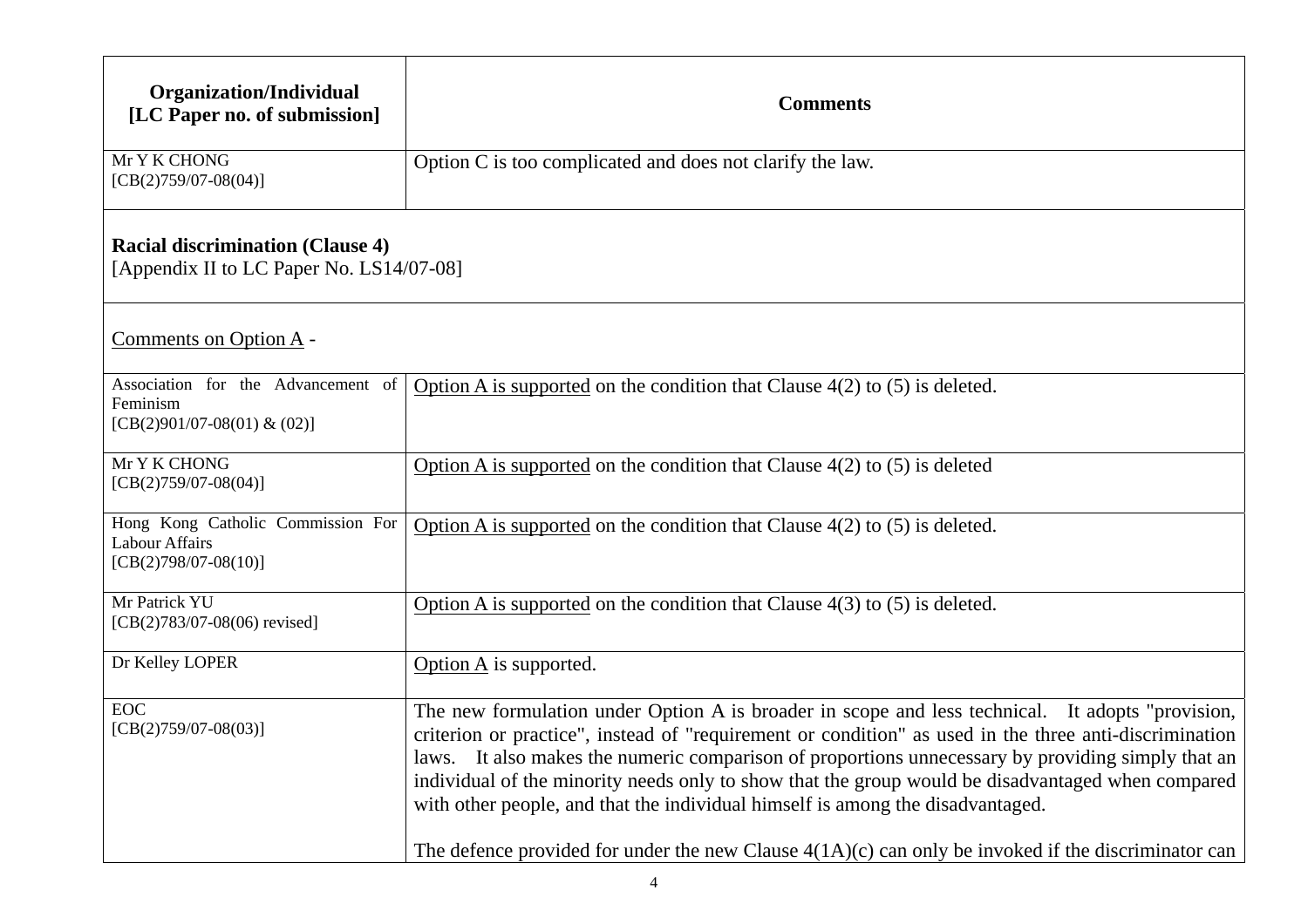| <b>Organization/Individual</b><br>[LC Paper no. of submission]                        | <b>Comments</b>                                                                                                                                                                                                                                                                                                                                                                              |
|---------------------------------------------------------------------------------------|----------------------------------------------------------------------------------------------------------------------------------------------------------------------------------------------------------------------------------------------------------------------------------------------------------------------------------------------------------------------------------------------|
|                                                                                       | show that the provision, criterion or practice in question is a proportionate means of achieving a<br>legitimate aim. In line with established principles, this is likely to involve a balancing exercise<br>requiring consideration of adopting alternatives even if they may involve additional expenditure, so<br>long as such expenditure is not unjustifiable in all the circumstances. |
| Civic Party<br>$[CB(2)783/07-08(04)]$<br>$[CB(2)798/07-08(03)]$                       | Option A does not appear to address the issue of indirect discrimination.<br>Whilst direct<br>discrimination is fairly easy to identify, indirect discrimination is not and this issue should be<br>addressed.                                                                                                                                                                               |
| Hong Kong Unison Limited<br>$[CB(2)775/07-08(01)]$                                    | Option A will not achieve practical effect unless the existing Clause 4(2) to (5) are deleted.                                                                                                                                                                                                                                                                                               |
| Hong Kong Discrimination Policies<br><b>Concern Network</b><br>$[CB(2)798/07-08(06)]$ | Option A retains existing Clause $4(5)$ of the Bill, which is problematic as it implies that potential<br>defendants should not have to incur any additional expenditure or provide any additional services to<br>address the needs of ethnic minorities.                                                                                                                                    |
| Employers' Federation of Hong Kong<br>$[CB(2)783/07-08(05)]$                          | The proposal to remove the distinction between "direct" and "indirect" discrimination is a matter of<br>concern. Such distinction exists in each of the existing anti-discrimination laws and exists in many<br>common law jurisdictions.                                                                                                                                                    |
| Comments on Option B -                                                                |                                                                                                                                                                                                                                                                                                                                                                                              |
| <b>EOC</b><br>$[CB(2)759/07-08(03)]$                                                  |                                                                                                                                                                                                                                                                                                                                                                                              |
| Hong Kong Unison Limited<br>$[CB(2)775/07-08(01)]$                                    | These deputations are unable to comment on Option B in the absence of adequate information on the<br>situation in South Africa or any text of proposed provisions.                                                                                                                                                                                                                           |
| Civic Party<br>$[CB(2)783/07-08(04)]$<br>$[CB(2)798/07-08(03)]$                       |                                                                                                                                                                                                                                                                                                                                                                                              |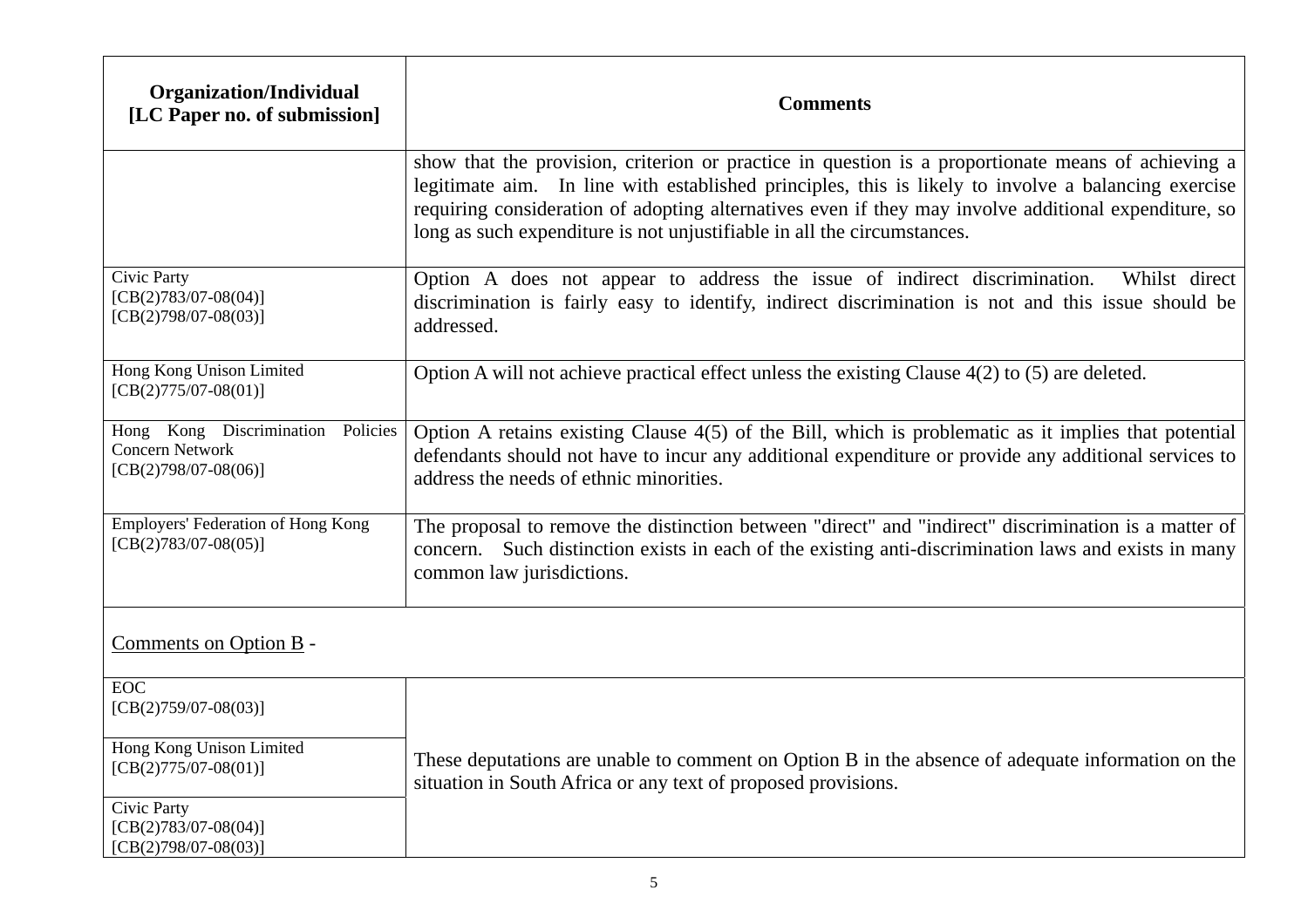| Organization/Individual<br>[LC Paper no. of submission]                            | <b>Comments</b>                                                                                                                                                                                                                                                                                                                                                                                                                                                                                |
|------------------------------------------------------------------------------------|------------------------------------------------------------------------------------------------------------------------------------------------------------------------------------------------------------------------------------------------------------------------------------------------------------------------------------------------------------------------------------------------------------------------------------------------------------------------------------------------|
| Mr Y K CHONG<br>$[CB(2)759/07-08(04)]$                                             | Option B is not preferred because its underlying concepts are different from the existing<br>anti-discrimination laws.                                                                                                                                                                                                                                                                                                                                                                         |
| <b>New Arrivals from the Mainland</b><br>[Appendix III to LC Paper No. LS14/07-08] |                                                                                                                                                                                                                                                                                                                                                                                                                                                                                                |
| Comments on Option A -                                                             |                                                                                                                                                                                                                                                                                                                                                                                                                                                                                                |
| Civic Party<br>$[CB(2)783/07-08(04)]$<br>$[CB(2)798/07-08(03)]$                    | Option A is supported.                                                                                                                                                                                                                                                                                                                                                                                                                                                                         |
| Mr Y K CHONG<br>$[CB(2)759/07-08(04)]$                                             | Option A is supported on the condition that the relevant items in Schedule 5 to the Bill and the term<br>"a near relative" in the proposed new Clause 7A is replaced by "an associate".                                                                                                                                                                                                                                                                                                        |
| <b>EOC</b><br>$[CB(2)759/07-08(03)]$                                               | If the intention of the new Clause 5A is to protect new arrivals from the Mainland, an alternative<br>approach would be to limit the victims to new arrivals from the Mainland by reference to the<br>one-way permit scheme, instead of using "lack of permanent residency", "right of abode", or "length<br>of residence", as grounds of discrimination since a person of Chinese origin who has no permanent<br>residency and right of abode can be coming from any other part of the world. |
| Comments on Option B -                                                             |                                                                                                                                                                                                                                                                                                                                                                                                                                                                                                |
| Mr Patrick YU<br>[CB(2)783/07-08(06) revised]                                      | Option B is supported on the condition that -                                                                                                                                                                                                                                                                                                                                                                                                                                                  |
|                                                                                    | new Clause $8(2)$ and (3) are included as follows -<br>(a)                                                                                                                                                                                                                                                                                                                                                                                                                                     |
|                                                                                    | "Clause $8(2)$                                                                                                                                                                                                                                                                                                                                                                                                                                                                                 |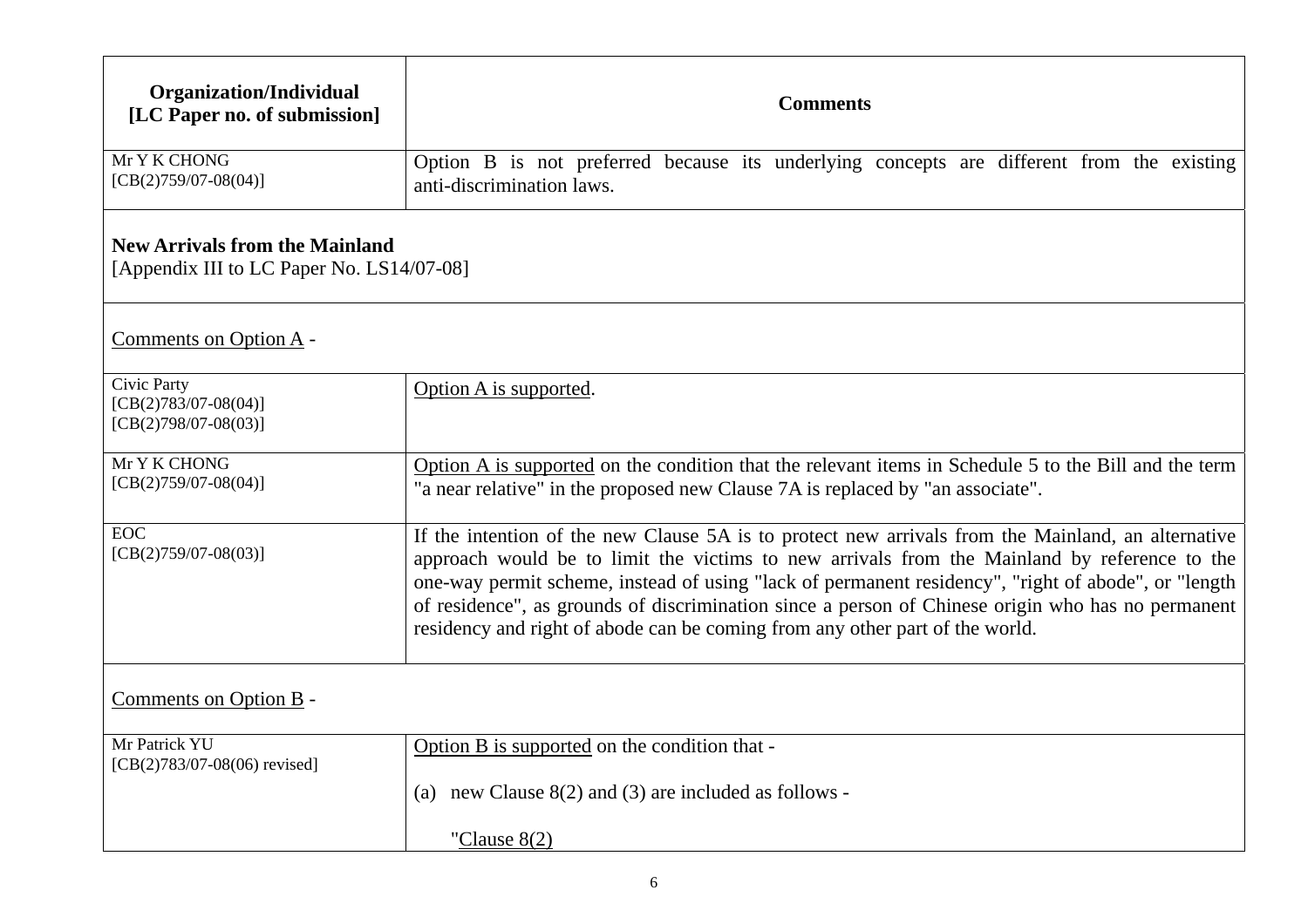| <b>Organization/Individual</b><br>[LC Paper no. of submission]                 | <b>Comments</b>                                                                                                                                                                                                                                                                                                                                                                                                                                                                                                                                                                                      |
|--------------------------------------------------------------------------------|------------------------------------------------------------------------------------------------------------------------------------------------------------------------------------------------------------------------------------------------------------------------------------------------------------------------------------------------------------------------------------------------------------------------------------------------------------------------------------------------------------------------------------------------------------------------------------------------------|
|                                                                                | In this Ordinance "racial grounds" includes the grounds of belonging to new arrivals from the<br>Mainland, that is to say the community of people commonly so-called who are Chinese origin<br>and is not a Hong Kong permanent resident or has not the right of abode in Hong Kong. It also<br>includes the length of residence in Hong Kong of a person or that a person is regarded as a<br>member of the group of persons who have been granted one way permit by the relevant<br>Mainland authorities to come to Hong Kong, and have recently come to settle in Hong Kong<br>from the Mainland. |
|                                                                                | Clause $8(3)$<br>In this Ordinance "racial group" includes the new arrivals from the Mainland."                                                                                                                                                                                                                                                                                                                                                                                                                                                                                                      |
|                                                                                | (b) the existing Clause $8(3)(b)(i)$ and Clause $8(3)(c)$ are deleted.                                                                                                                                                                                                                                                                                                                                                                                                                                                                                                                               |
| <b>EOC</b><br>$[CB(2)759/07-08(03)]$                                           | Option B does not explicitly state whether the legislative intent is to make discrimination against new<br>arrivals from the Mainland unlawful. It simply deletes the reference to "permanent residency",<br>"right of abode" and "length of residence" from Clause 8(3) under the Bill. It remains unclear<br>whether new arrivals from the Mainland will be covered by the Bill.                                                                                                                                                                                                                   |
| Mr Y K CHONG<br>$[CB(2)759/07-08(04)]$                                         | Clause 8(2) to (6) under Option B are unacceptable and below international human right standards.                                                                                                                                                                                                                                                                                                                                                                                                                                                                                                    |
| The language exemption (Clause 58)<br>[Appendix IV to LC Paper No. LS14/07-08] |                                                                                                                                                                                                                                                                                                                                                                                                                                                                                                                                                                                                      |
| Comments on Option A -                                                         |                                                                                                                                                                                                                                                                                                                                                                                                                                                                                                                                                                                                      |
| HK SKH Lady MacLehose Centre<br>$[CB(2)759/07-08(01)]$                         | The proposed new Clause $(1C)(a)$ under Option A is inadequate, as it does not require a provider of<br>medical treatment to provide to a patient a verbatim translation, in the vernacular of that patient, of                                                                                                                                                                                                                                                                                                                                                                                      |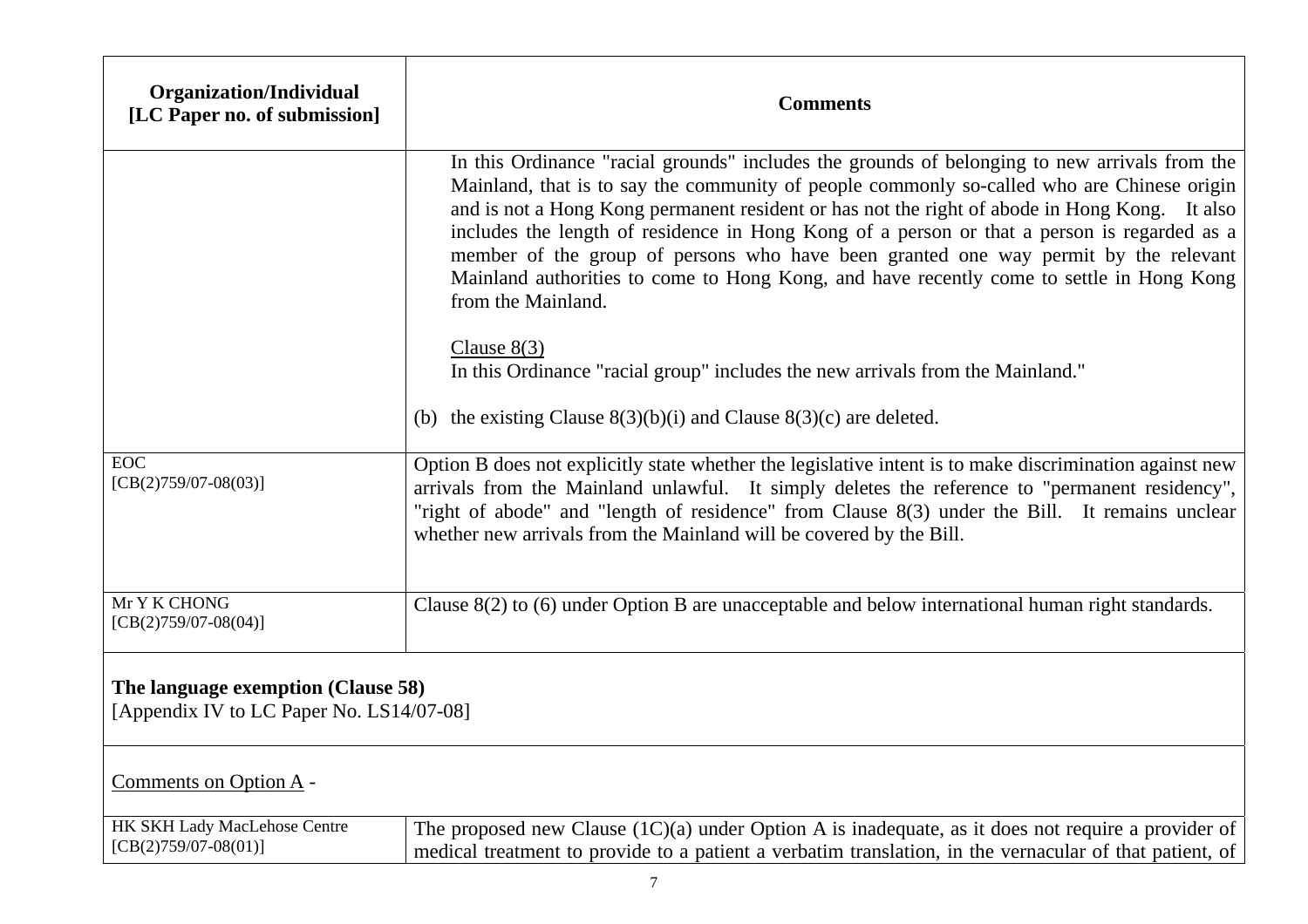| <b>Organization/Individual</b><br>[LC Paper no. of submission]                | <b>Comments</b>                                                                                                                                                                                                                                                                                                                                             |
|-------------------------------------------------------------------------------|-------------------------------------------------------------------------------------------------------------------------------------------------------------------------------------------------------------------------------------------------------------------------------------------------------------------------------------------------------------|
|                                                                               | any drug label.                                                                                                                                                                                                                                                                                                                                             |
|                                                                               | The proposed new Clause $(1C)(b)$ under Option A is inadequate, as it does not require a provider of<br>medical treatment to provide to a patient a verbatim translator, in the vernacular of that patient, of<br>any oral communication between them.                                                                                                      |
| <b>EOC</b><br>$[CB(2)759/07-08(03)]$                                          | The proposed new Clause $58(1C)$ under Option A should be revised to provide for a list of examples<br>of what are expected to be provided by a medical treatment provider to accommodate the needs of a<br>patient, as well as a defence of unjustifiable hardship for medical treatment providers who cannot<br>rely on the exception under Clause 58(1). |
| Hong Kong Christian Service<br>$[CB(2)759/07-08(02)]$                         | The proposed new Clauses (1B) and (1C) under Option A are opposed as they do not require a<br>provider of medical treatment to provide to a patient a verbatim translation, in the vernacular of that<br>patient, of any drug label or during medical treatment.                                                                                            |
| Comments on Option B -                                                        |                                                                                                                                                                                                                                                                                                                                                             |
| Civic Party<br>$[CB(2)783/07-08(04)]$<br>$[CB(2)798/07-08(03)]$               | Option B is supported.                                                                                                                                                                                                                                                                                                                                      |
| Association for the Advancement of<br>Feminism<br>[CB(2)901/07-08(01) & (02)] | Option B is supported on the condition that the proposed new Clause 5B(5) is deleted.                                                                                                                                                                                                                                                                       |
| Hong Kong Unison Limited<br>$[CB(2)775/07-08(01)]$                            | Option B is supported on the condition that the proposed new Clause $5B(5)$ is deleted.                                                                                                                                                                                                                                                                     |
| Mr Patrick YU<br>$[CB(2)783/07-08(06)$ revised]                               | Option B is supported on the condition that the proposed new Clause 5B(5) is made a sunset clause.                                                                                                                                                                                                                                                          |